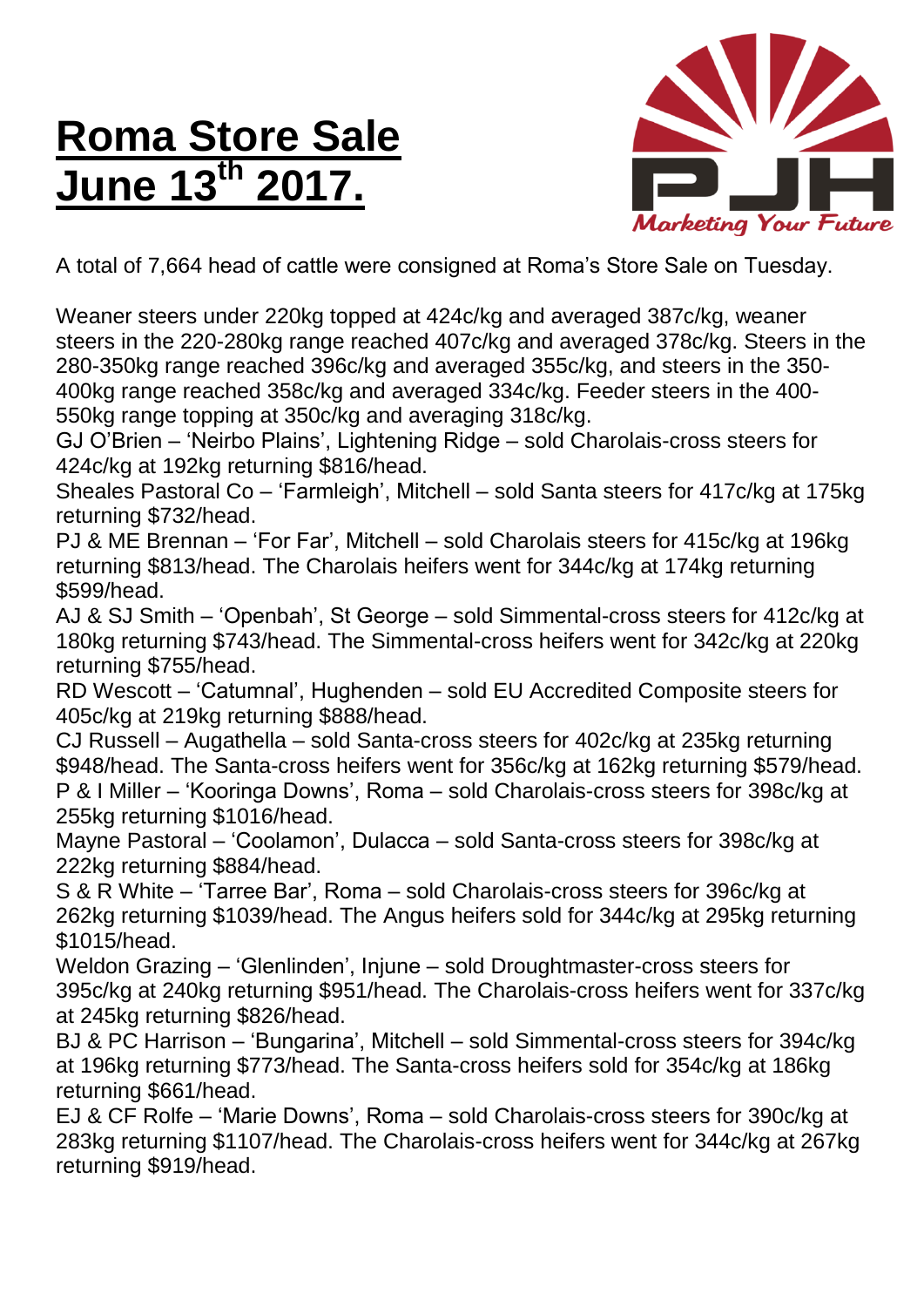DA & AA Williams – 'Valoak', Longreach – sold Angus steers for 388c/kg at 196kg returning \$764/head. The Angus heifers went for 346c/kg at 203kg returning \$704/head.

G & G Burey – 'Springhill', Amby – sold Charolais-cross steers for 384c/kg at 234kg returning \$899/head. The Charolais-cross heifers sold for 344c/kg at 210kg returning \$724/head.

Burunga P/L – 'Burunga', Wandoan – sold EU Accredited Santa-cross steers for 378c/kg at 257kg returning \$973/head. The Santa-cross heifers went for 342c/kg at 245kg returning \$841/head.

LJ & MT Ridge – 'Les-Mar', Roma – sold Angus steers for 366c/kg at 329kg returning \$1206/head.

Doce Pty Ltd – 'Springwater', Injune – sold Droughtmaster steers for 352c/kg at 383kg returning \$1349/head.

Ferguson Cattle Co – 'Annie-Vale', Roma – sold Santa-cross steers for 346c/kg at 428kg returning \$1482/head.

Yackatoon Grazing Co – 'Langrantha', Wandoan – sold Droughtmaster steers for 344c/kg at 391kg returning \$1347/head.

K Hafey – 'Mt Blunt', Tambo – sold Santa-cross steers for 342c/kg at 408kg returning \$1396/head.

Noogilla Cattle Co – 'Woodlands', Mitchell – sold Simmental-cross steers for 340c/kg at 362kg returning \$1232/head.

B Roberts Partnership – 'Oakleigh', Injune – sold Charolais-cross steers for 336c/kg at 433kg returning \$1456/head.

Beldene Family – 'Beldene', Roma – sold Simbrah-cross steers for 334c/kg at 366kg returning \$1225/head.

B & L Murray – 'Yarrum', Roma – sold Santa-cross steers for 324c/kg at 461kg returning \$1494/head.

Heifers under 220kg topped at 360c/kg and averaged 332c/kg, while heifers in the 220 – 280kg range topped at 360c/kg and averaged 324c/kg. Heifers in the 280- 350kg range topped at 344c/kg, averaging 290c/kg. Heifers in the 350-450kg range topped at 336c/kg and averaged 289c/kg.

RP & TM Sevil – 'Kenilworth', Mitchell – sold Santa-cross heifers for 344c/kg at 201kg returning \$694/head.

Sylvester Pastoral Co – 'Arcadia Station', Injune – sold Angus-cross heifers for 336c/kg at 367kg returning \$1234/head.

C & D Gauld – 'Rutland', Mitchell – sold Santa heifers for 325c/kg at 388kg returning \$1262/head.

B Roberts Partnership – 'Oakleigh' – Injune – sold Charbray-cross heifers for 314c/kg at 401kg returning \$1261/head.

## *PJH sell 2 nd position next week.*